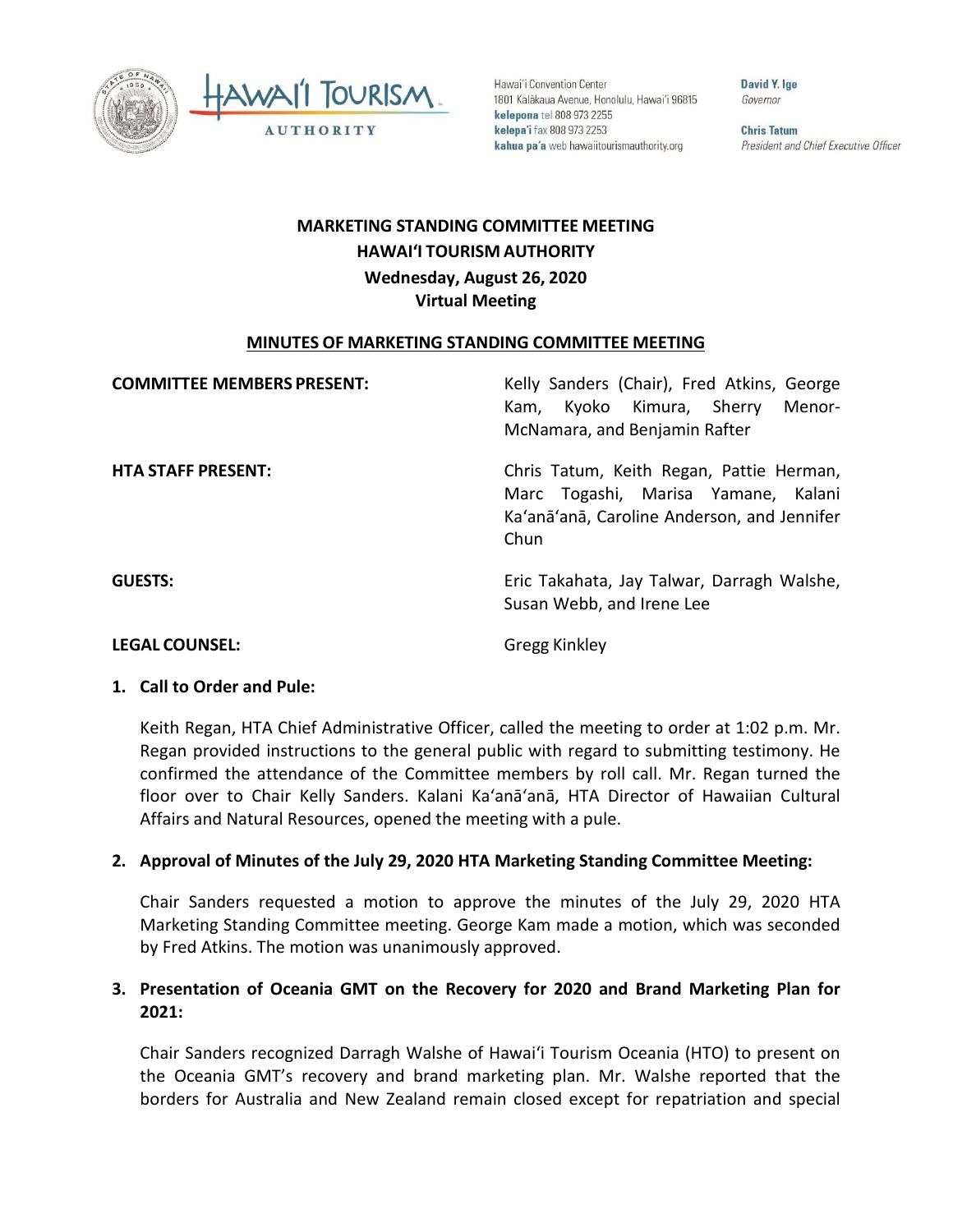Cook Islands is expected before the end of the year. Mr. Walshe said travel to those However, he noted that long haul international travel likely will not resume until the first or 76% selected Hawai'i as their next international destination preference. circumstances. He noted that being able to close their borders has significantly helped reduce the impact of COVID-19, but they are battling second waves in certain areas. He noted that conversations have been taking place about reopening international travel with regard to safety measures and travel bubbles. Mr. Walshe said a trans-Australia and New Zealand travel corridor had been the hope, but the second waves have slowed those discussions. He added that a possible Tasman travel bubble and international travel to the destinations can serve as a template to expand to other international destinations. second quarter of 2021. Mr. Walshe said that Australians and New Zealanders are ready to travel. He explained that the results of a traveler sentiment survey were promising and showed that 60% of those surveyed intend to travel within the next 6 or 12 months and

 Mr. Walshe said repeat travelers will be an important focus. He added that the post-COVID- escaping the crowds, and rejuvenation. These target travelers have been identified as align well with the HTA Hawai'i brand message. He said the recovery plan is aligned with Hawai'i with a heavy focus on digital marketing and public relations activity. In the third #LetHawaiiHappen, which will convey the right message and pull on rich content already 19 target traveler will have new priorities such as health and safety, connecting with nature, authentic experiencers and cultural explorers. Mr. Walshe noted that these target travelers HTA leadership input and the other markets. Mr. Walshe said there will be a three stage recovery plan: (1) Inspiration, (2) Brand Depth, and (3) Conversion. Mr. Walshe explained that the first stage, Inspiration, will focus on Hawai'i's natural landscape, beauty, and culture and reinforce brand perceptions. He added that HTO will introduce the #dreamingofhawaii and incorporate ambassador messaging from the Rooted Campaign. The second stage, Brand Depth, will inspire and motivate the desire of future visitors to choose stage, Conversion, HTO will work with the airlines, trade partners, and Hawai'i visitor industry to help convert that demand into bookings. Mr. Walshe said HTO will introduce the available. He noted that the campaign will be digital and have substantial reach and engagement.

 Chair Sanders asked if international travel is expected to return in the first or second quarter of 2021, and if Hawai'i will be on the forefront. Mr. Walshe responded that it is first wave of international destinations. He noted that the first wave will likely be an Cook Islands because of its close affiliation with New Zealand. He said Australia and New progression, but in talking with the market, industry, and airlines, there is a lot of optimism. to Hawai'i. difficult to determine at this time, but he does not think that Hawai'i will be a part of the Australia-New Zealand travel corridor and then other South Pacific destinations like the Zealand are taking a strict approach to their destination partnerships and looking at destinations almost or currently free of COVID-19. Mr. Walshe noted that it will be a However, he added that the second quarter of 2021 is more likely for a resumption of travel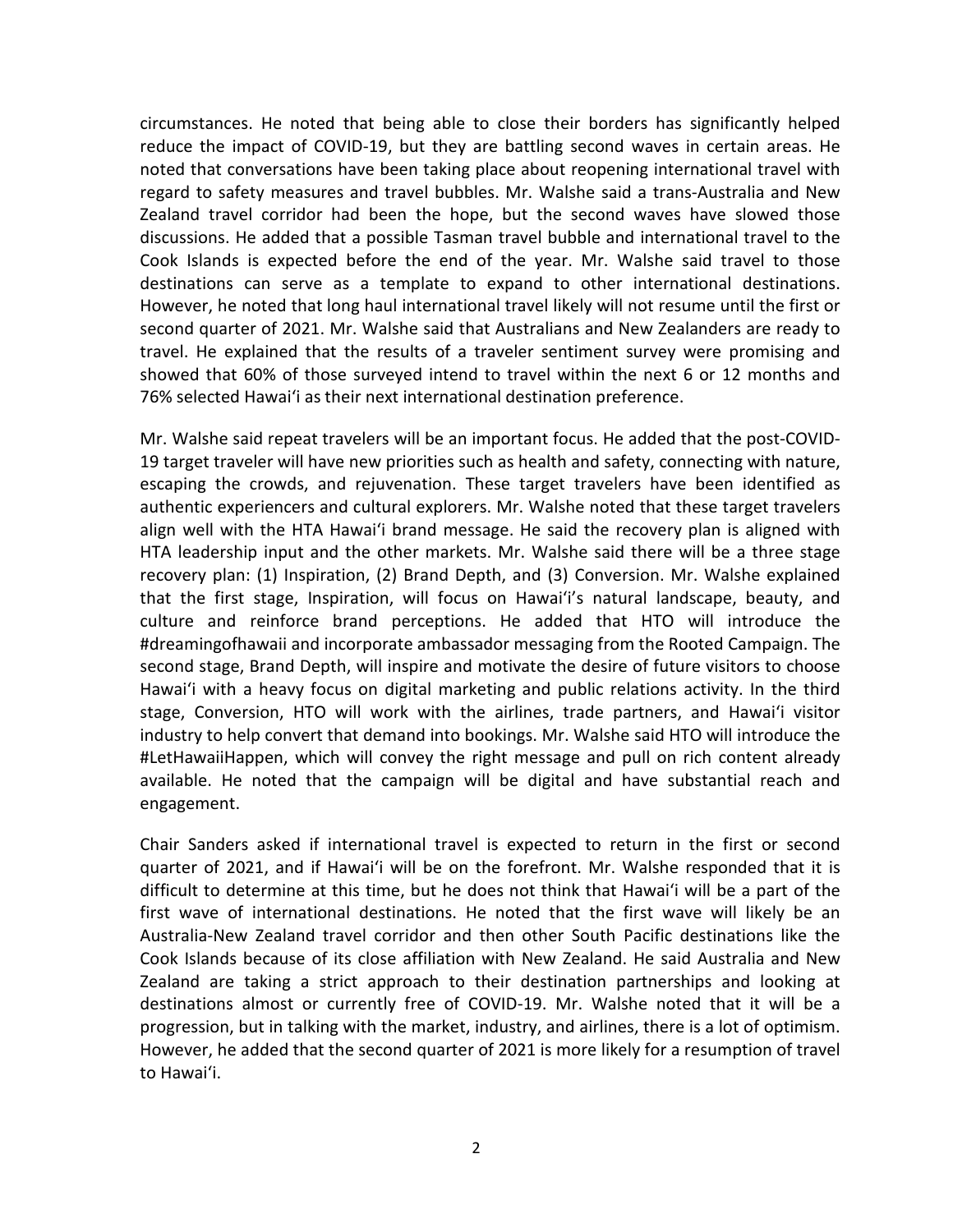likely not resume long haul international travel until the middle of next year, but is leaving Kyoko Kimura noted that Qantas and JetStar have suspended flights until next year, and Hawaiian Airlines has suspended flights until December. Mr. Walshe replied that Qantas will the opportunity open to move that date up. He added that New Zealand sees the next couple of years as trans-Pacific focused, which includes Hawai'i.

 Sherry Menor-McNamara asked Mr. Walshe to clarify the target demographic for HTO's marketing campaign. Mr. Walshe responded that the profiled traveler type is identified as authentic experiencers or cultural explorers, and their priorities are connecting with nature, rejuvenation, escaping the crowds, and authenticity. He added that there is good alignment and opportunity with the Hawai'i brand and customer experience.

 the 14-day quarantine is lifted, will that change JetStar's, Qantas', and Hawaiian Airlines' and New Zealand have been conservative with their approach to opening their borders. He added that the public sentiment is to keep the borders closed at this stage. Mr. Walshe said there has to be a development or change in sentiment for progress to be made. He said the Pattie Herman, HTA Vice President of Marketing and Product Development, asked that if decision to not travel between Hawai'i and Australia or New Zealand. Mr. Walshe responded that it depends on the respective governments. He noted that both Australia airlines will follow suit and start opening access if that occurs. Ms. Herman asked if the focus of HTO's activities will be more educational. Mr. Walshe responded in the affirmative and said that at the moment, there has not been a large push toward consumer marketing. The focus has been on travel trade training and education. He added that hopefully HTO can activate its marketing campaign by the end of the year.

Chair Sanders invited the public to provide testimony, and there was none.

# **4. Presentation of S. Korea GMT on the Recovery Plan for 2020 and Brand Marketing Plan for 2021:**

 Chair Sanders recognized Irene Lee of Hawai'i Tourism Korea (HTK) to present on the Korea others. Ms. Lee said that consumer sentiment can be described with four phrases: (1) safety GMT's recovery and brand marketing plan. Ms. Lee reported that it has been 6 months since the first outbreak in Korea and that Korea is one of the leading examples of how to best control COVID-19. She said the Korean economy is strong and performing better than and cleanness, (2) HOLO (online shopping), (3) domestic travel and family, and (4) sustainable and responsible travel.

 Ms. Lee said that HTK's focus will be to revitalize market demand, refresh images of Hawai'i as a safe, sustainable, and clean destination, inspire Korean travelers to visit Hawai'i, and that HTK will target repeat visitors, and the aim will be to keep the destination brand alive suspended flights to Hawai'i. However, she noted that Korean Air and Asiana are flying to eight U.S. Mainland and four European destinations, respectively. She added that once leverage HTK-owned channels, media contacts, and communication platforms. She noted and at the forefront of people's minds. Ms. Lee said that all three major airlines have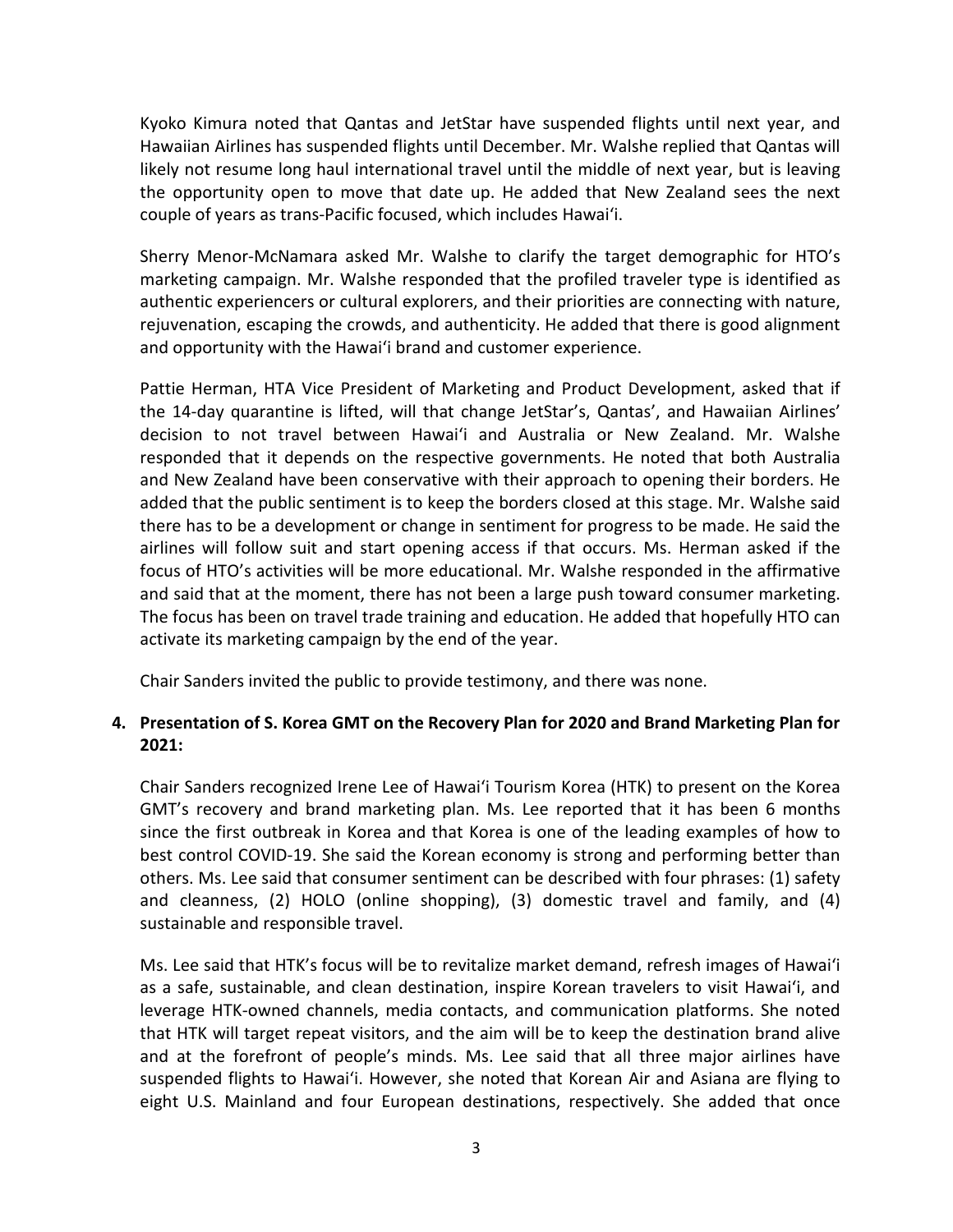Hawai'i's borders open, there is no question that the airlines will resume flights to Hawai'i. consumer brands known for sustainability in the market. The fourth campaign is the HOLO Korean market. Ms. Lee said HTK hopes to position Hawai'i at the forefront when the Ms. Lee explained that HTK is planning five major campaigns. She said the first is the It's Time Campaign, in which HTK will make 16 content posts on NAVER's (described as Korea's version of Google) travel section. The second campaign is a social media campaign in which professional influencers visit and experience Hawai'i and produce content featuring Hawai'i. The third campaign is the Safe and Sustainable Hawai'i campaign. Ms. Lee said the target is thoughtful visitors, and HTK will implement large-scale online advertising that feature Hawai'i as a safe destination with sustainable natural resources, cultural authenticity, and unique culinary experiences. She added that this campaign will be in cooperation with Campaign in which HTK will work with wholesalers, retailers, and agencies specializing in honeymoons to maximize outbound travel demand and accelerate booking of Hawai'i tour products. The fifth campaign is called Aloha Specialist University, which will educate travel agents in ho'okipa and kuleana to better represent the Hawai'i brand authentically in the market opens.

 number of followers in the Korean market. For community enrichment, HTK will promote local festivals and events and regional activities by sending messages, news updates, and Mr. Atkins asked for more information on HTK's community enrichment program and what type of influencers will be involved. Ms. Lee responded that HTK will work with HTA and HVCB to select photographers, sports instructors, artists, chefs, and writers who have a high information in newsletters and in social media activities.

Chair Sanders invited the public to provide testimony, and there was none.

# **5. Presentation of Canada GMT on the Recovery for 2020 and Brand Marketing Plan for 2021:**

 Chair Sanders recognized Susan Webb of Hawai'i Tourism Canada (HTC) to present on the in particular has been devastated, but future indicators are looking more positive. She added that the Canadian Dollar is currently weak against the U.S. Dollar, which may be a flights to Hawai'i, and no flights are booked or planned. Ms. Webb said there have been related illnesses abroad, which is a big development. Ms. Webb expressed the belief that the Canada market will be one of the first to return, and Canadians are ready to travel. Canada GMT's recovery and marketing plan. Ms. Webb reported that the COVID-19 numbers in Canada remain low, and Canadians are confident about their COVID-19 mitigation efforts. In British Columbia, a major Hawai'i market, there have been no new cases. Ms. Webb noted that the economic forecast has been bleak and the tourist industry deterrent for Canadians to travel to Hawai'i. She noted that no major airlines have direct positive discussions with Air Canada though the Canadian border remains closed until September 21st. She noted that the current sentiment in Canada is to keep the border closed. Ms. Webb added that Canada has a 14-day quarantine in place for travelers returning to Canada. She said that two Canadian insurance companies will cover COVID-19-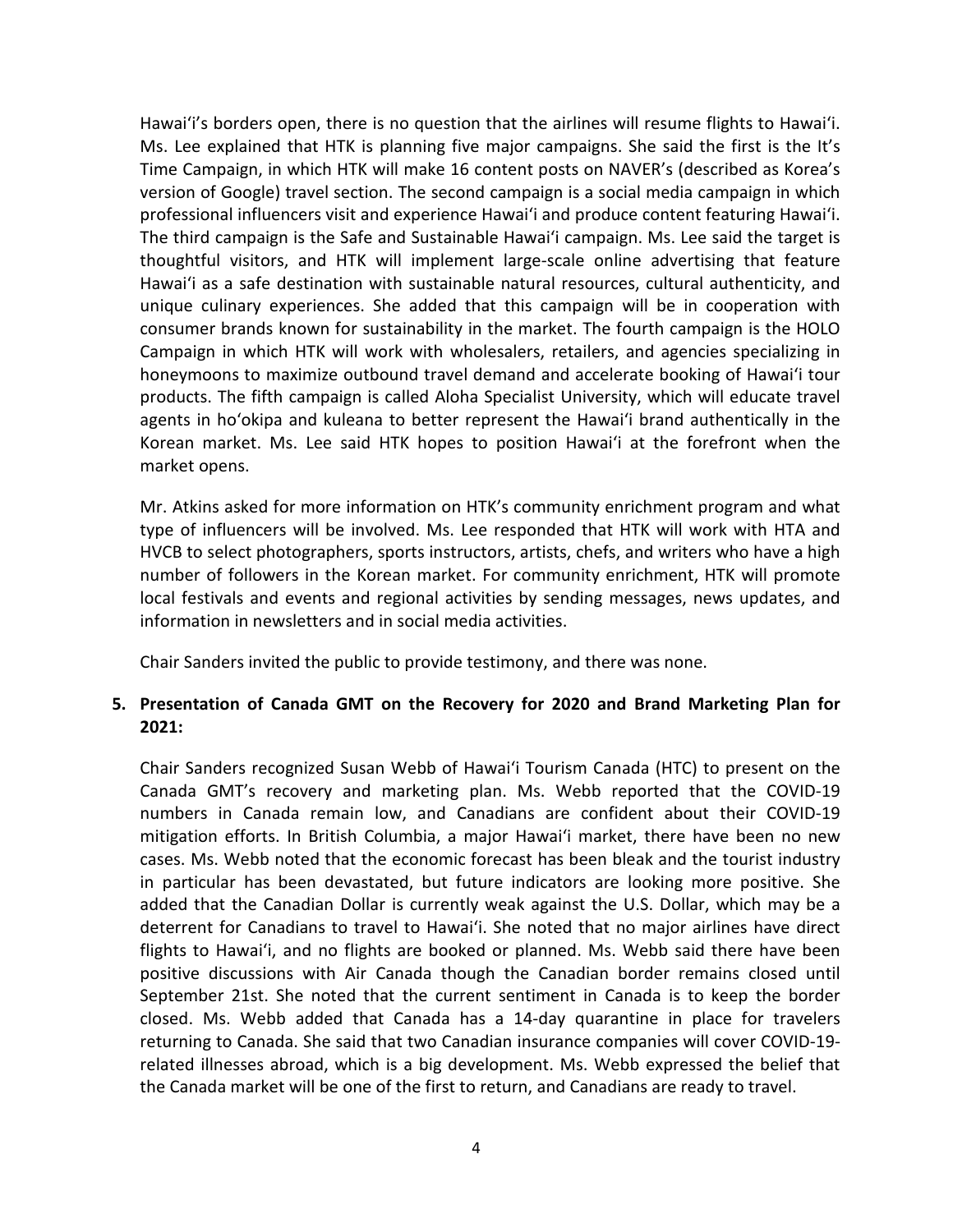sign up for the Hawai'i Destination Specialist Program, and the MCI market. She said HTC newsletters, put out Kuleana and Rooted Campaign content, and remain in constant contact Ms. Webb anticipates that the Canadian snowbird market will be a large segment when the borders reopen. She said HTC will be focused on training, webinars, getting travel agents to will host the Aloha Canada Seminar, a virtual trade show, for travel agents across Canada on the weekend of December 3rd. She added that HTC will continue its webinar campaigns, with its partners in Hawai'i and Canada. Ms. Webb noted that the target audiences will be romance, high value, cultural and environmental experience seekers, and snowbirds. She added that HTC has a strategy in place for a second wave during flu season in Canada, but will continue its consumer strategy to address it. Ms. Webb said HTC will continue to offer promotions to travel agents to sign up for its specialist program to sell Hawai'i properly to the right travelers and continue its public relations and social media campaigns. Ms. Webb noted that HTC's public relations strategy will be thematically aligned with the HTA Four Pillars and shared with influencers and traditional media. Ms. Webb shared that in Backster Publication's travel trade publication, Hawai'i was named the best destination for the South Pacific and the number one honeymoon destination. She added that Hawai'i has received these awards two years in a row.

Chair Sanders invited the public to provide testimony, and there was none.

#### **6. Presentation of HTJ by Eric Takahata/Managing Director of their newly created Safety Protocol Video for the Japanese consumers and travel trade:**

 Chair Sanders recognized Eric Takahata of Hawai'i Tourism Japan (HTJ) to provide a market about creating a travel corridor with Japan have stalled and been put on hold by the He reported that the Japanese are ready to travel as soon as Hawai'i is ready. Mr. Takahata said four flights took place in August at 90% load capacities with no issues. He noted that update and present HTJ's new safety protocol video. Mr. Takahata reported that the COVID-19 situation in Japan is mostly controlled with some minor spikes in Tokyo. He said talks Japanese government due to the spike in Hawai'i's numbers. He noted that testing capacity is increasing rapidly in Japan. The major airports have the capacity to test about 10,000 people per day. Mr. Takahata added that much of it has to do with the Olympics next year. the recovery plan has been implemented smoothly, on time, and on budget.

 Mr. Takahata described the recovery plan in three phases. He said Phase 1 revolved around warm up for travel. He said HTJ continues to engage with the travel trade industry and and HTJ has worked with top chefs and musical artists like Roy Yamaguchi and Alan Wong to communication to Japan about Hawai'i's situation. He said that in Phase 2, HTJ started to consumers. He added that HTJ is ready for Phase 3 when Japanese visitors resume travel. Mr. Takahata said Hawai'i needs to get the situation under control as it enters Honolulu Marathon season. He reported that the Hawai'i at Home platform has been very successful, engage the Japanese community. The programs include interactive cooking lessons as well as drawing lessons with top artists from POW! WOW! in Kaka'ako. He added that the programs have been so popular that HTJ has needed multiple sessions to accept everyone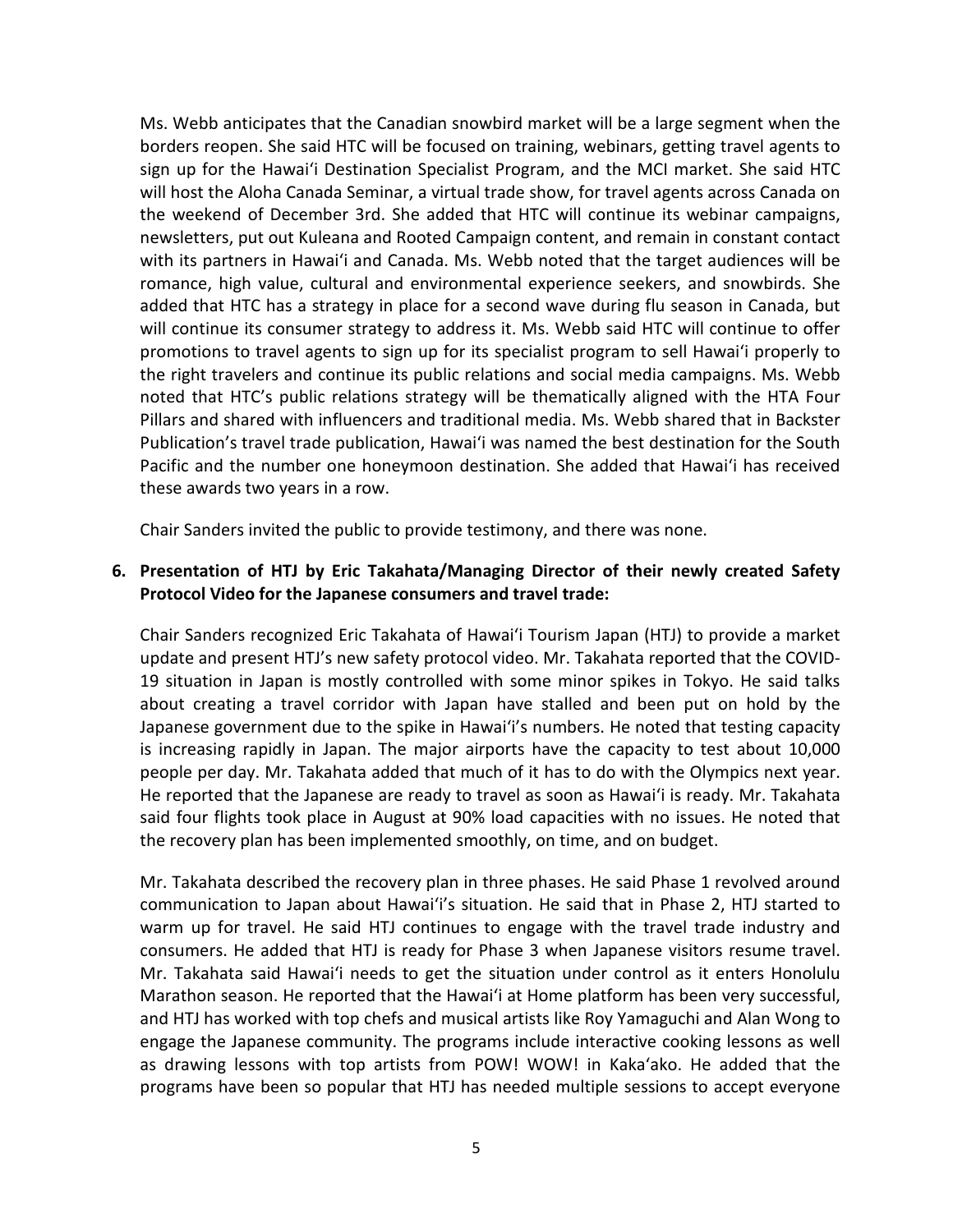local stakeholders. Mr. Takahata noted that the safety video is time-sensitive as many destinations have already released similar videos. He added that Hawai'i is one of the complete and should be ready by the middle of September. He said HTJ's messaging will be very much in line and consistent with HTA's imaging, branding, and messaging. who wants to participate. Mr. Takahata said they have begun 3D virtual tours of Hawai'i attractions like 'Iolani Palace, Bishop Museum, and other attractions. He noted that there is a nonprofit support component in which Japanese participants can donate, and 100% of the proceeds go to these organizations. He reported that the Aloha Program, HTJ's destination specialist program, continues to roll on in a robust way, and membership is up 127%. He said HTJ's online seminars have reached over 4,000 agents who can engage with various biggest markets and needs a safety video in the market. He said most of the filming is

 be ready by September 15th or 16th, but would like to share the video with the Committee and Board prior to releasing it. Chair Sanders asked for a market forecast for the end of the Chair Sanders asked when HTJ would launch the video. Mr. Takahata responded that it will year. Mr. Takahata forecasted about 15% to 20% of market recovery, but as the reopening is delayed that number becomes smaller. He said the Honolulu Marathon opened for registration in Japan, and the estimate is that 5,000 to 6,000 marathoners will register though that number is usually 15,000 to 16,000.

Ms. Kimura asked if there is no refund if the marathon is canceled. Mr. Takahata responded that the person can receive credit for the next marathon.

Ms. Herman asked if marathons are open in Japan. Mr. Takahata responded that marathons after April had been canceled. Ms. Herman asked if 5,000 to 6,000 marathoners have already booked. Mr. Takahata responded that those are not confirmed bookings, but rather the expected number.

Chair Sanders invited the public to provide testimony, and there was none.

#### **7. Presentation of HVCB Jay Talwar/Sr. VP & CMO of the newly updated video, social media messages and media strategy:**

 Chair Sanders recognized Jay Talwar of HVCB to present a market and media strategy message will not only be that it is time to come back to Hawai'i, but also time to give back said HVCB is putting together social media mood boards that present the destination update. Mr. Talwar reported that travel sentiment remains low. He noted that if people are traveling, it is mainly regional flights, and people are concerned about the economy and COVID-19. He added that expectations for travel in the fall have dropped dramatically. Mr. Talwar noted that less than 10% of people participating in the traveler sentiment surveys would be unhappy to wear a mask after the 14-day quarantine is lifted. He said resident sentiment has shifted dramatically and more people want tourism to resume due to an increase in layoffs and furloughs. Mr. Talwar said the message and target strategy will be focused on attracting visitors who will leave Hawai'i better than when they arrive. The to Hawai'i. He added that the messaging needs to be aligned with these new directions. He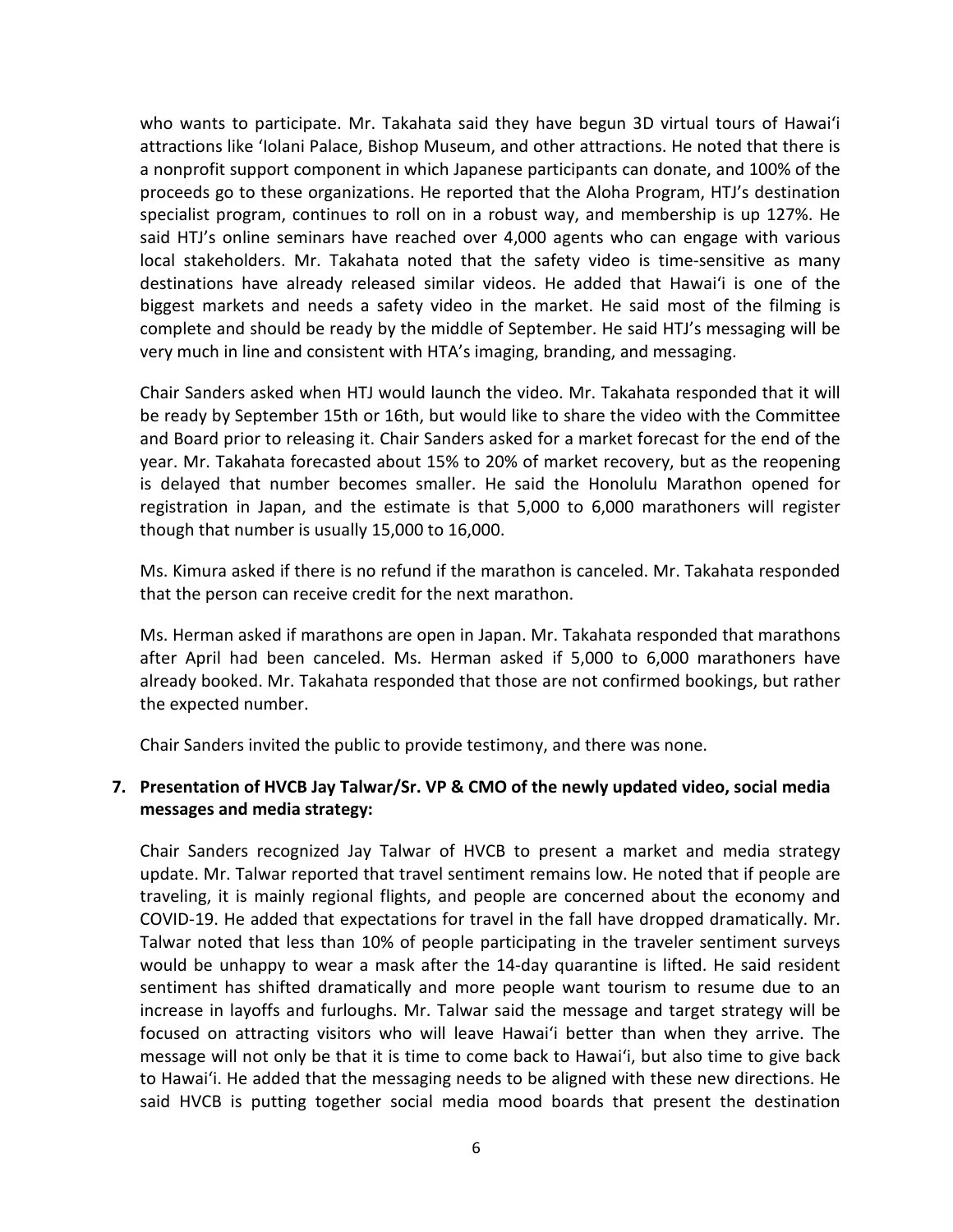appropriately, highlighting the spectacular environment, wide open spaces, the ability to recharge and reinvigorate, the cuisine, and the multi-ethnic background and blend of cultures.

 through the Island Chapters. He noted that another focus is talking to visitors about how to content will be cut down so that it works on social media. He added that it is important for Mr. Talwar said HVCB has begun reaching out to and engaging with local ambassadors give back through voluntourism programs. He added that Caroline Anderson, HTA Director of Community Enrichment, and Mr. Ka'anā'anā have helped to identify those programs. Mr. Talwar said HVCB is working with Facebook, Instagram, YouTube, and Pinterest, and HVCB's residents to know how the visitor industry is speaking with visitors.

 said HVCB is focused on three segments of travelers: (1) Ready to Go (repeat visitors), (2) revolves around the October 1st reopening date. He noted that HVCB has been in engage in voluntourism activity. He wants to show residents that the visitor industry is staycation plans in which visitors and residents can come together for a positive impact. Mr. Talwar said HVCB is working on a digital travel guide, developing content, and sharing it through its social media handles. He noted that the target is still the avid traveler with a focus on the four major markets in Los Angeles, San Francisco, Portland, and Seattle. He the Mindful Traveler, and (3) Ready to Give. Mr. Talwar explained that this targeting is based on offline and online signals and behaviors. He added that HVCB's media plan discussions with several hoteliers about promotional activity, such as free nights if guests committed to the right visitors, not just numbers and arrivals. He also discussed kamaʻāina

Chair Sanders invited the public to provide testimony, and there was none.

## **8. Presentation and approval of establishing a Surfing & Canoe Paddling Advisory Group:**

 Chair Sanders recognized Mr. Ka'anā'anā to present a proposal on establishing a Surfing and people in the community to get a sense of what is important to them as this work moves forward. He said the main thing he has heard is a desire for it not to be Oʻahu-centric. He a Board member should on the advisory group to be engaged and involved. Chair Sanders said he will recommend establishing the advisory group to the full Board with more information to follow from Mr. Ka'anā'anā. Canoe Paddling Advisory Group. Mr. Ka'anā'anā reported that he has been in touch with noted that he needs more time to put the details together. Mr. Ka'anā'anā said he and Senator Glenn Wakai have been in discussions about selecting Hawai'i as the official training site for the U.S. Olympic Surfing Team. He added that he has begun working with community partners and will start to get them looped in to this work. Chair Sanders expressed support for the advisory group and suggested that someone from the Board should be on the advisory group as a connection to the Board. Benjamin Rafter agreed that

Chair Sanders invited the public to provide testimony, and there was none.